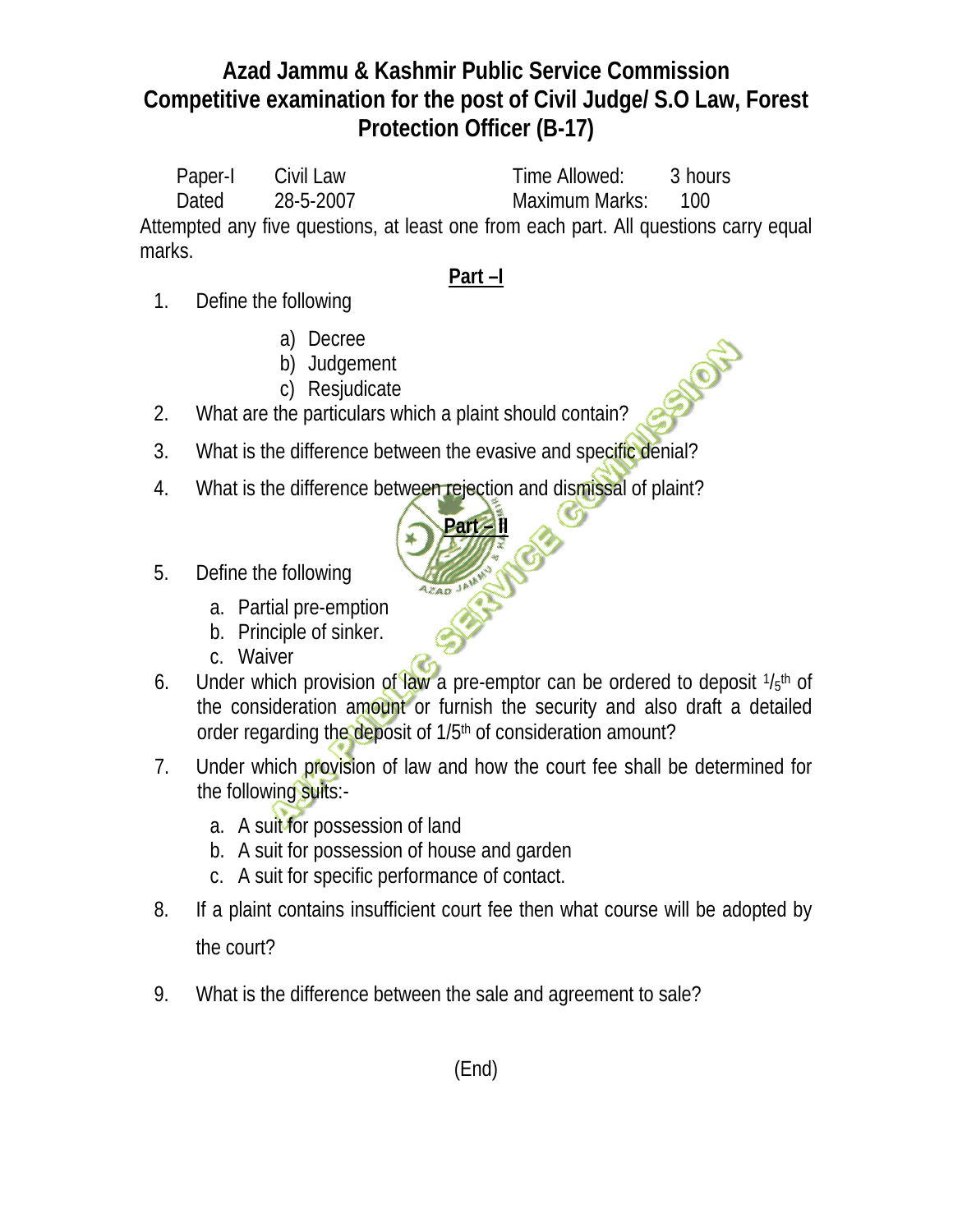Paper-II Criminal Law Time Allowed: 3 hours Dated 29-5-2007 Maximum Marks: 100 Attempted any five questions in all, at leas one from each part. All questions carry

equal marks.

# **Part –I**

- 1. Define the following
	- a) Adult
	- b) Arsh
	- c) Authorised medical officer
	- d) Daman
	- e) Diyath
	- f) Ikrah-e-Naqish
	- g) Qiasas
- 2. Define the kind of Shajjah as defined in sec  $337$  of PAC?
- 3. Define the criminal breach of trust, criminal trespass and cheating?

**Part 4 1** 

1850 OF

- 4. What is the difference between sec 133 and 145 of SRPC?
- 5. After the conclusion of evidence of prosecution under which provision of law the statement of the accused shall be recorded and what south to question shall be asked from him.
- 6. Under which circumstances a magistrate can issue a search warrant under sec 100 of CRPC/
- 7. What is difference between sec 496,497 and 498 of CRPC?

# **Part \_ III**

- 8. Define the admission and retracted confession?
- 9. What is difference between the primary and secondary evidences?
- 10. What are essential for proving the execution of sale deed, gift deed or any other documents?
- 11. What is the value of opinion of expert?

(The End)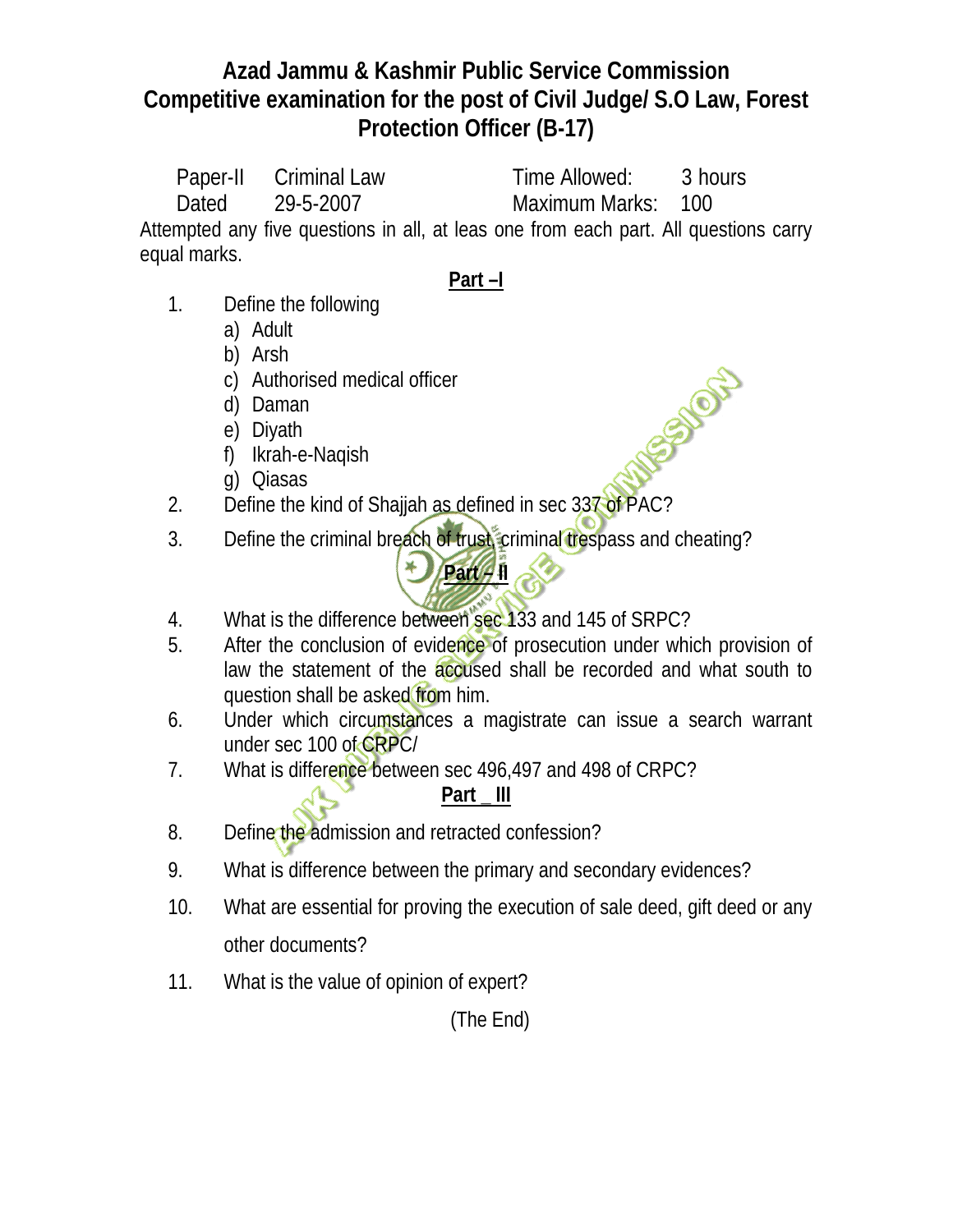Paper-II Civil Law Time Allowed: 3 hours Dated 28-5-2007 Maximum Marks: 100 Attempted any five questions in all, at leas one from each part. All questions carry equal marks.

### **Part –I**

### **Part – I Muhammadan Law**

- 1. Define the gift and write a detail note on the essential requirement of gift?
- 2. A Muhammadan dies leaving a wife, two male children, three daughters, a widow and mother, divide his land measuring 200 kanals and 10 lakhs rupees among the foresaid hairs according to Mohammadan Law?

### **Part – II Registration Act**

- 3. If a document containing the value of more than 100 rupees is not registered what will be its value and whether it can be used for any purpose?
- 4. Describe the procedure for the registration of document?

# **Part – III Limitation Act**

5. if a time barred suit is filed and no objection is raised by the other party what course shall be adopted by the court.

**AZAD 3** 

- 6. Under which provision of law and in which circumstance the limitation can be condoned.
- 7. Explain that under which provision of law the following suits shall be filed and also write and note on the aforesaid provision of law:
	- a. A suit for cancellation of any instrument.
	- b. A Suit for specific performance of contract.
	- c. A suit for declaration.
	- d. A suit for mandatory injection.

(The End)